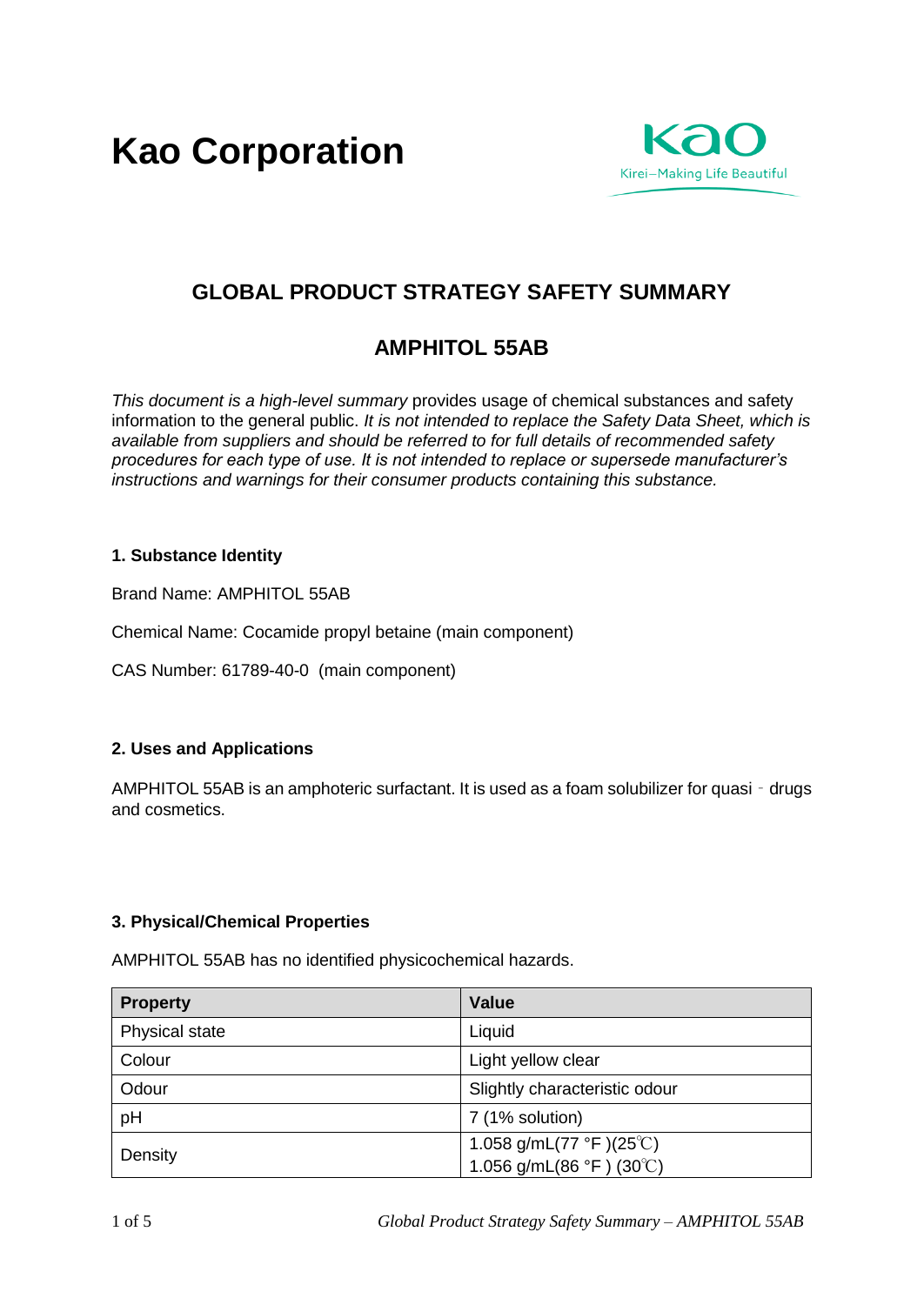|                                                            | 1.051 g/mL(104 °F) (40°C)          |
|------------------------------------------------------------|------------------------------------|
| Freezing point                                             | <20 °C ( <68 °F)                   |
| Boiling point                                              | No information available           |
| Flash point                                                | No information available           |
| Flammability                                               | No information available           |
| <b>Explosive properties</b>                                | No information available           |
| Self – ignition temperature                                | No information available           |
| Vapour pressure                                            | No information available           |
| Water solubility                                           | Soluble                            |
| Octanol-water partition coefficient (log K <sub>ow</sub> ) | No information available           |
| Viscosity                                                  | 13 mPa $\cdot$ s (25 °C) (77 °F)   |
|                                                            | 12.2 mPa $\cdot$ s (30 °C) (86 °F) |
|                                                            | 11 mPa $\cdot$ s (40 °C) (104 °F)  |

## **4. Human Health Safety Assessment**

Consumer: The exposure to AMPHITOL 55AB is at safe levels. Worker: The repeated exposure of AMPHITOL 55AB does not cause any toxic effects.

| <b>Effect Assessment</b>              | <b>Result</b>                                                                                           |
|---------------------------------------|---------------------------------------------------------------------------------------------------------|
| <b>Acute Toxicity</b><br>oral/ dermal | No acute toxicity after oral/ dermal exposure<br>in practical use.                                      |
|                                       | The substance does not cause damage to<br>any organs following single exposure.                         |
| Irritation<br>skin/eye                | Based on the available data, unlikely to<br>cause skin irritation.                                      |
|                                       | Undiluted substance causes serious eye<br>damage.                                                       |
| Sensitization                         | Based on the available data, unlikely to<br>cause allergic skin reaction.                               |
| Toxicity after repeated exposure      | Unlikely to cause any toxic effects through<br>prolonged or repeated oral exposure in<br>practical use. |
| Mutagenicity                          | Based on the available data, unlikely to<br>cause genetic defects.                                      |
| Carcinogenicity                       | Based on the available data, unlikely to<br>cause cancer.                                               |
| Toxicity for reproduction             | Based on the available data, unlikely to be<br>damaging to fertility or the unborn child.               |

# **5. Environmental Safety Assessment**

The test results with fish, aquatic invertebrates and algae suggest that AMPHITOL 55AB could cause a toxicity to aquatic organisms. It also could cause harmfulness to aquatic organisms with long lasting effects. However, AMPHITOL 55AB is unlikely to persist in the environment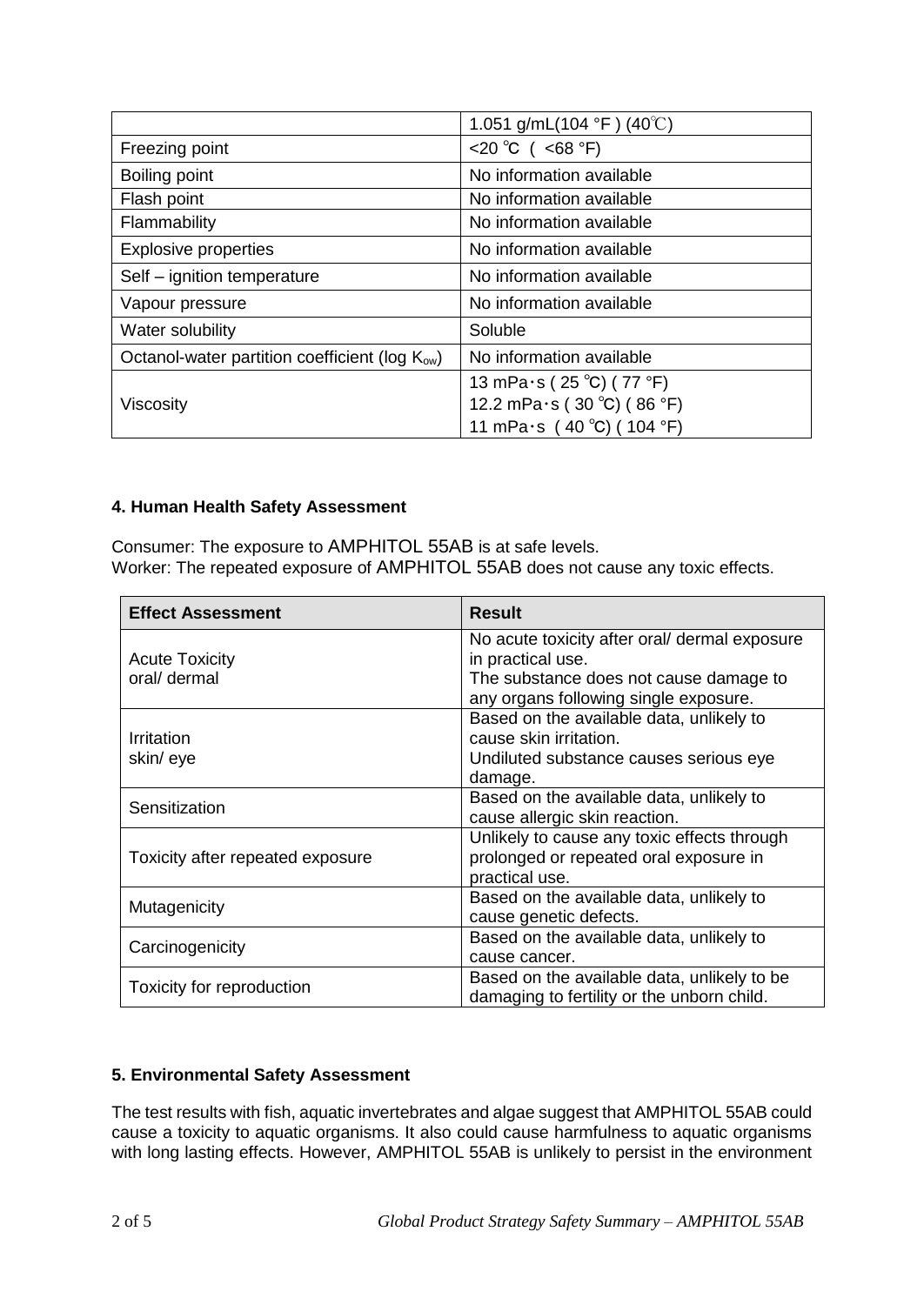because of showing the readily biodegradation. AMPHITOL 55AB does not bioaccumulate in the food chain.

| <b>Effect Assessment</b> | <b>Result</b>                                                                                                                            |
|--------------------------|------------------------------------------------------------------------------------------------------------------------------------------|
| <b>Aquatic Toxicity</b>  | Based on the available data, likely to cause a toxicity to<br>aquatic organisms and harmful to aquatic life with long<br>lasting effects |
| <b>Biodegradation</b>    | Readily biodegradable                                                                                                                    |
| PBT/ vPvB conclusion     | Not persistent in the environment, not bioaccumulating<br>in organisms and not toxic nor very persistent and very<br>bioaccumulating     |

### **6. Exposure**

#### Consumer

The consumer can come into contact with the substance in use of the quasi-drugs and cosmetic products, but the concentration of AMPHITOL 55AB in use is below the level which would give rise harmful effects of concern. When it's used as the recommended use, consumer should always read product information before use and follow the label/ use instructions.

#### **Worker**

The exposure can occur either in AMPHITOL 55AB manufacturing facilities or in the various industrial facilities when AMPHITOL 55AB is used. Those workers in industrial operations during maintenance, sampling, testing, or other procedures could be exposed with AMPHITOL 55AB. Only qualified and trained workers handle the undiluted substance. The manufacturing facilities offer thorough training program for employees and appropriate work processes, as well as safety equipment (goggles and gloves) in place to present an unnecessary exposure. Safety showers and eye-wash stations are accessible nearby. Workers are required to be trained in accordance with the safety measures in the Safety Data Sheet.

#### Environment

Since this substance is used extensively, it is discharged to waste water treatment plants from industrial sites such as manufacturing, preparation, handling, storage and use of the substance as well as from consumer households. However, the substance is readily biodegradable, so that it is removed efficiently in waste water treatment plants. The substance is biologically degraded in the surface water and is rapidly removed even if it is remained slightly in the waste water. Hence, the chronic exposure to aquatic organisms of the substance is unlikely to occur. Furthermore, the substance dose not accumulate in the food chain, so that there is no concern of human exposure through environmental pathway.

### **7. Risk management recommendations**

When you use the substance, make sure to be measured the adequate ventilation. Always use appropriate chemical-resistant gloves to protect your hands and skin and always wear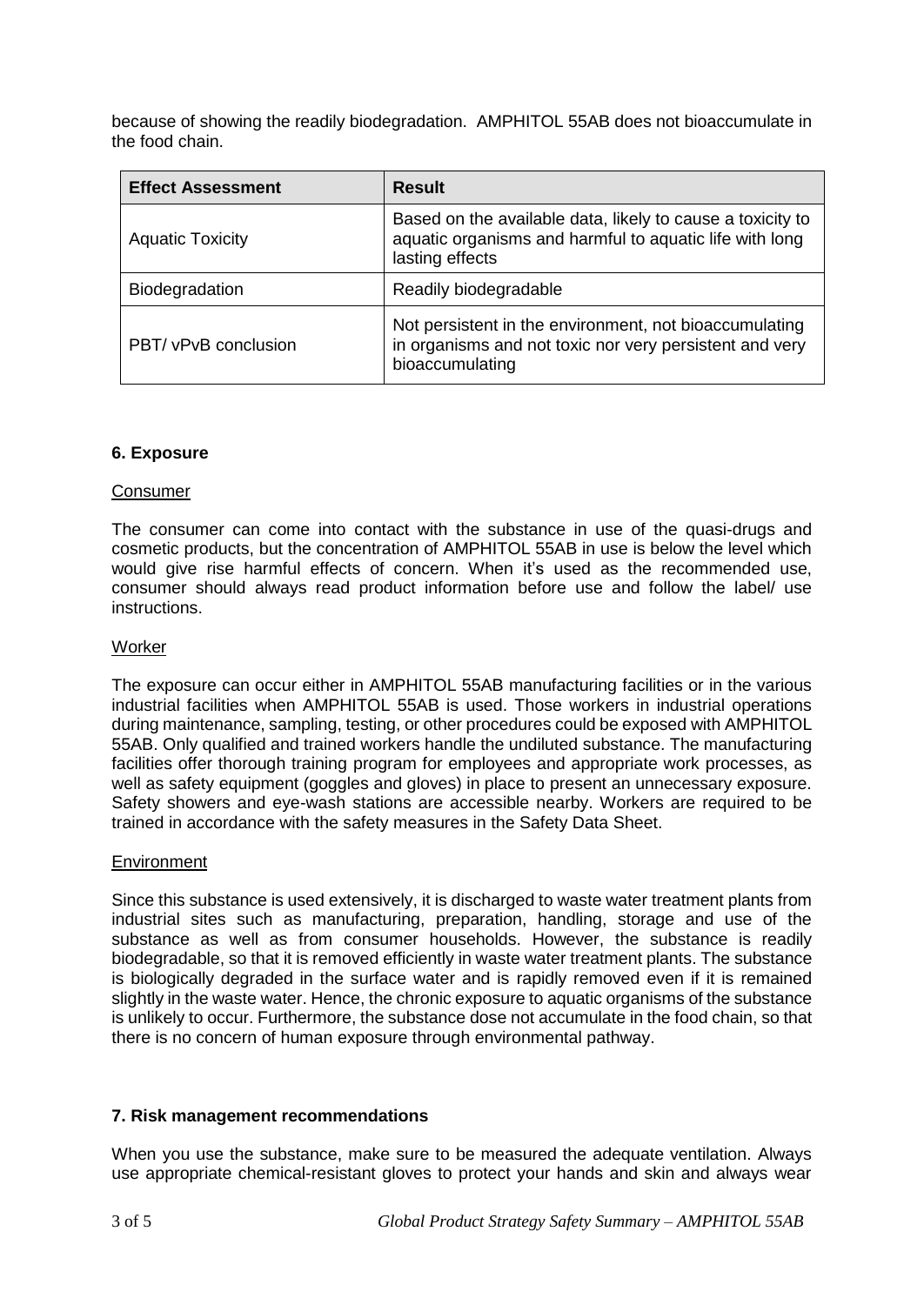eye protection equipment. Do not eat, drink or smoke where the substance is handled, processed or stored. Wash hands and skin after contact with the substance. When the substance attaches to skin (or hair), take off the contaminated clothes. Wash with a large amount of water and soap. If the substance gets into your eyes, rinse your eyes thoroughly for several minutes. If you wear contact lens, and you can take it off easily, take it off and continue to rinse your eyes. When it causes your skin irritation or eye irritation, consult doctor (medical diagnosis/therapy).

Waste water containing the substance must be passed the waste water treatment plants in order to remove the substance. No specific measures are needed, because it is not expected to be released into the air.

# **8. Regulatory Information / Classification and Labelling**

Under GHS classification chemical substances are classified in hazards for physical properties, human health and environment. The hazard information for industrial products are transmitted via specific labels and Safety Data Sheet. GHS offers the standardization for hazard communication. The subjects who could be assumed to be exposed to the substance, workers, consumers, transport workers, and emergency responders, can better understand the hazards of the chemicals in use through the transmission.

# **Labeling according to UN GHS**

UN GHS is the basis for country specific GHS labeling. ANHITOL 55AB may be assigned to following GHS classification.



# **Classification and Labeling Information**

Eye Damage 1 Aquatic Acute 2 Aquatic Chronic 3

# **Hazard Statements:**

H319: Causes serious eye irritation H401: Toxic to aquatic life H412: Harmful to aquatic life with ling lasting effects

# **Signal Word**

Danger

The laws of manufacturing, sale, transport, use and disposal are different among countries or areas. Details are referred to Safety Data Sheet provided by the supplier.

### **9. Conclusion**